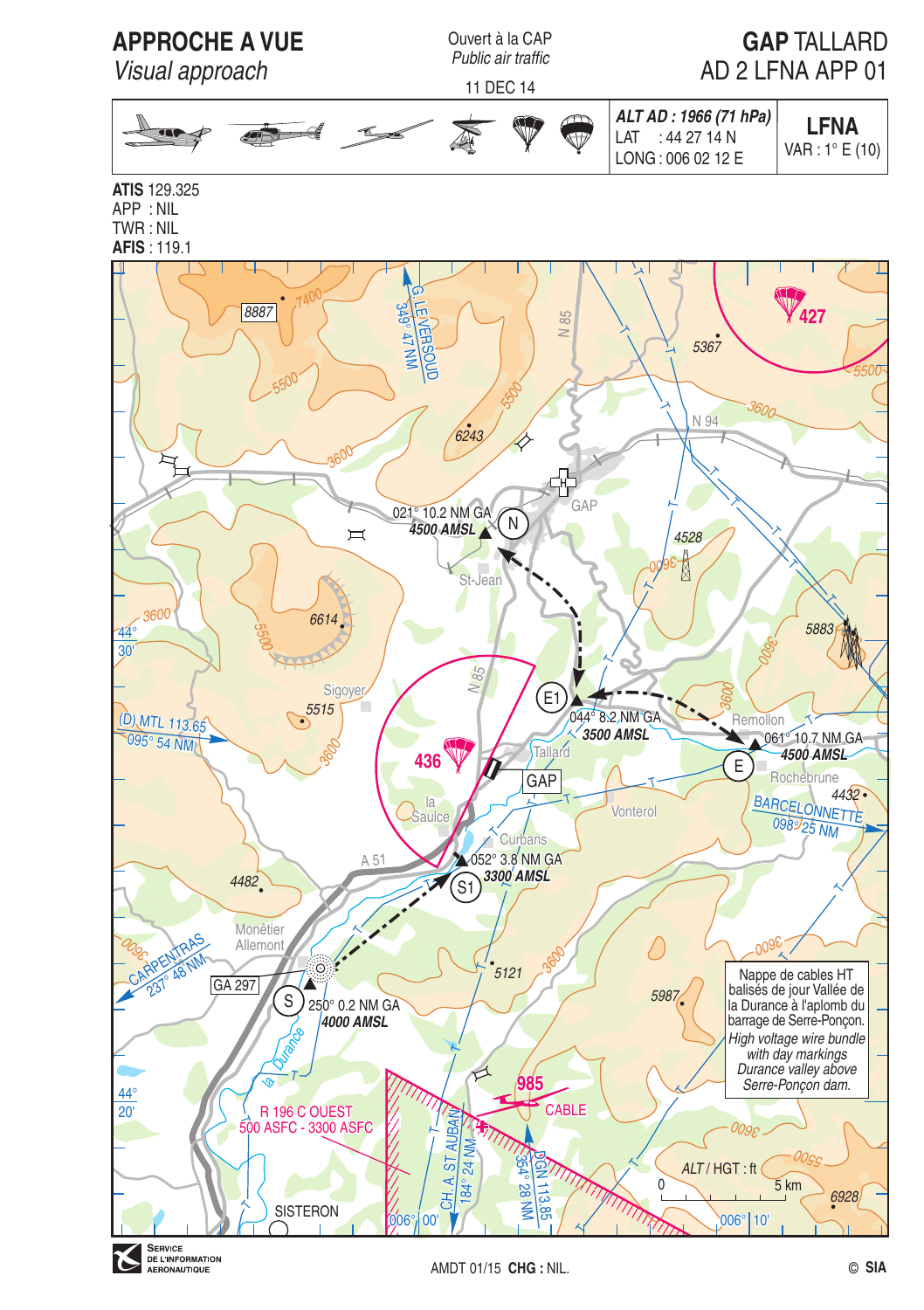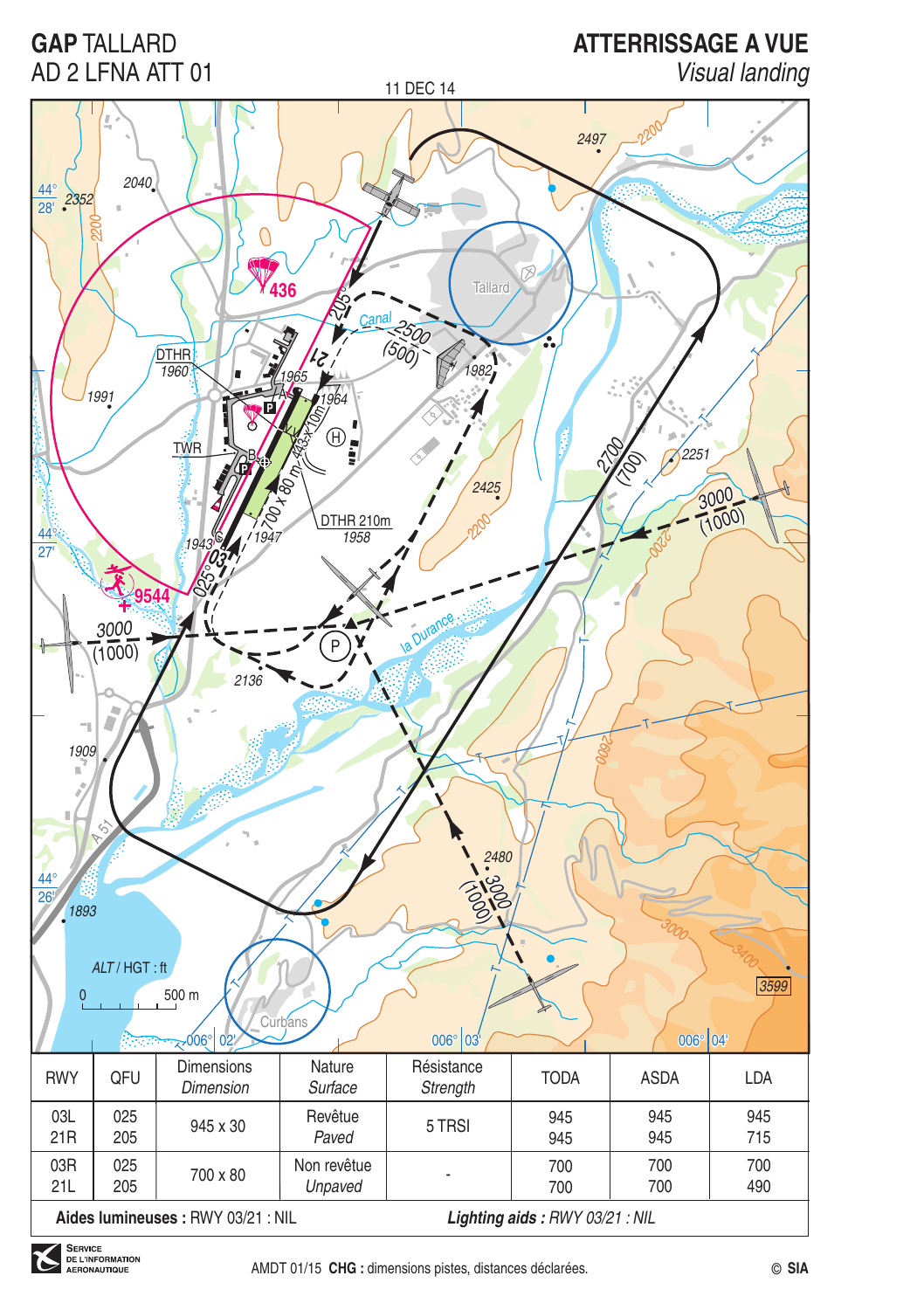# **GAPTALLARD**

# **Consignes particulières / Special instructions**

## **Conditions d'utilisation de l'AD AD AD** operating conditions

AD réservé aux ACFT munis de radio. AD reserved for radio equipped ACFT.

LDG QFU 205 L : 510 m (tenir compte de la déclivité de la piste). L'utilisation simultanée piste revêtue et piste non revêtue accolées interdite. Tout LDG et TKOF d'avions est suspendu si un planeur ou un attelage se trouve à moins de 40 m de la limite commune.

Mini piste 443 x 10 m réservée à l'activité planeurs et ULM hors activité planeurs.

### **Dangers à la navigation aérienne Air navigation hazards**

présence d'oiseaux possible en automne. Possible presence of birds in autumn

### **Procédures et consignes particulières Procedures and special instructions**

QFU 205° préférentiel au TKOF par vent inférieur à 5 m/s.

Durant les heures d'activité du parachutage ou du vol à voile, les avions de servitude (avions largueurs ou remorqueurs) peuvent utiliser le QFU 025° à l'atterrissage alors que le QFU préférentiel est le 205°.

Pour les aéronefs intégrant le circuit de piste au 205°, s'annoncer obligatoirement en début d'étape de base.

L'atterrissage ou le décollage d'un aéronef sur l'une des pistes (revêtues ou non) pourra avoir lieu à condition que, sur l'autre piste. l'autre aéronef soit à l'arrêt ou ait annoncé "vitesse contrôlée".

Itinéraires figurés sur la carte. Eviter le survol des zones habitées avoisinantes.

-Points de compte rendu avions : Airplanes way points:

LDG QFU 205 L : 510 m (take into account the RWY slope). Simultaneous use of both paved RWY and unpaved RWY prohibited. All airplane LDG and TKOF are to be suspended if a glider or a launching tug towing a glider are closer than 40 m from the common side.

Mini RWY 443 x 10 m reserved for gliders activity and ULM outside gliders activity period.

Preferred QFU 205° for TKOF when wind is lower than  $5 m/s$ 

During PJE or glider activity aircraft HR service aircrafts, (glider-tower or parachute droping plane) can use QFU 025° for landing instead of preferential QFU 205°.

For ACFT joining traffic pattern at 205°, must give position beginning base leg.

Landing or take off of an ACFT on RWY (paved or not) will be possible if on the other RWY, the other ACFT is at the holding point or "speed controlled" has been annonced.

Roulage interdit hors RWY et TWY. Taxiing prohibited except on RWY and TWY.

Routes are depicted on chart. Avoid overflying the surrounding built up areas.

| <b>Points</b> | Coordonnées<br>Coordinates     | <b>Noms</b><br><b>Names</b>   | <b>ALT</b><br>(AMSL) |
|---------------|--------------------------------|-------------------------------|----------------------|
| N             | 44° 32' 27" N - 006° 02' 07" E | Viaduc SNCF/ SNCF viaduct     | 4500                 |
| Е             | 44° 28' 04" N - 006° 10' 04" E | Remollon                      | 4500                 |
| E1            | 44° 28' 46" N - 006° 05' 00" E | Carrefour routier / Crossroad | 3500                 |
| S             | 44° 22' 49" N - 005° 56' 44" E | Pont / Bridge                 | 4000                 |
| S1            | 44° 25' 15" N - 006° 01' 13" E | Barrage / Dam                 | 3300                 |

Circuit en vol : avions et planeurs figurés sur la carte :

- A partir du point P perte d'altitude pour intégration. - From point P loss of altitude to enter.

**Pour la reconnaissance de la manche à air rester à l'Est de la piste en dur.**

Hélistation à usage HEL de servitude et HEL basés.

Circuit to be used : airplanes and gliders are depicted on chart :

**Pilots must stay on the Eastside of the paved RWY in order to know the windsock information.**

Helistation for service HEL and home based HEL use only.